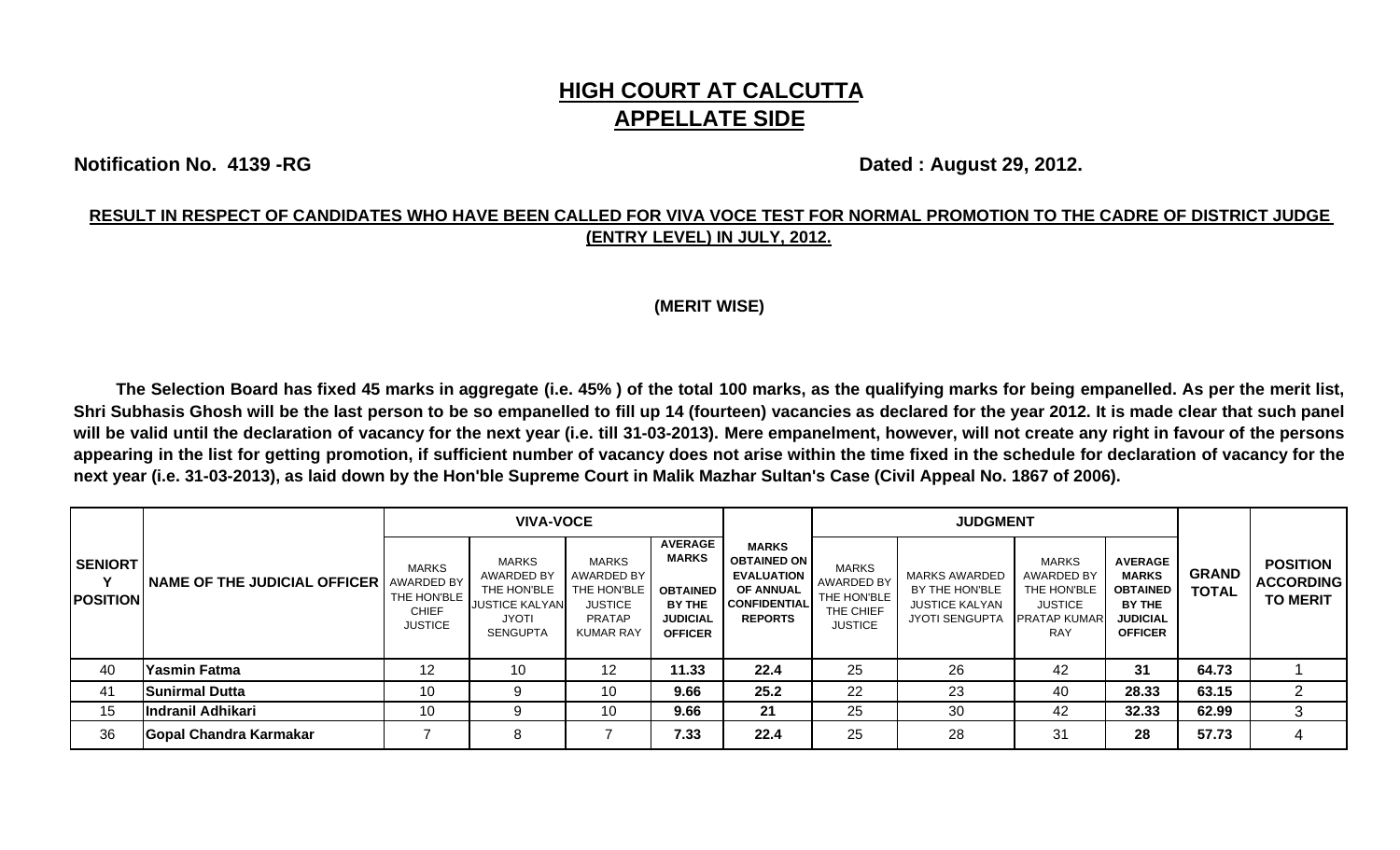| 22              | <b>Dharani Adhikary</b>            | 10             | 10                                         | 10              | 10              | 19.6   | 20 | 21 | 42 | 27.66 | 57.26 | 5               |
|-----------------|------------------------------------|----------------|--------------------------------------------|-----------------|-----------------|--------|----|----|----|-------|-------|-----------------|
| 42              | Santanu Jha                        | $\overline{7}$ | 9                                          | 6               | 7.33            | 22.4   | 25 | 26 | 30 | 27    | 56.73 | 6               |
| 16              | <b>Arup Basu</b>                   | $\overline{7}$ | $\bf 8$                                    | 8               | 7.66            | 21     | 22 | 23 | 38 | 27.66 | 56.32 | $\overline{7}$  |
| 35              | Sovan Kumar Mukhopadhyay           | 5              | 6                                          | $\overline{7}$  | 6               | 23.8   | 22 | 23 | 31 | 25.33 | 55.13 | 8               |
| 29              | <b>Sukla Sengupta</b>              | $\overline{7}$ | 6                                          | $\overline{7}$  | 6.66            | 21     | 25 | 27 | 30 | 27.33 | 54.99 | 9               |
| 13              | <b>Jayanta Chakraborty</b>         | 10             | 9                                          | 10              | 9.66            | 18.2   | 22 | 24 | 35 | 27    | 54.86 | 10 <sup>°</sup> |
| 17              | <b>Samiran Dutta</b>               | $\overline{7}$ | $\overline{7}$                             | $\overline{7}$  | $\overline{7}$  | 16.8   | 25 | 26 | 30 | 27    | 50.8  | 11              |
| 18              | <b>Shyamal Kumar Biswas</b>        | 5              | 6                                          | 5               | 5.33            | 22.4   | 20 | 21 | 26 | 22.33 | 50.06 | 12              |
| 39              | <b>Anupam Mukherjee</b>            | 5              | $5\overline{)}$                            | 5               | $5\phantom{1}$  | 21     | 22 | 23 | 25 | 23.33 | 49.33 | 13              |
| 24              | <b>Swadesh Ranjan Roy</b>          | 5              | $5\phantom{.0}$                            | 5               | $5\phantom{.0}$ | 21     | 20 | 21 | 26 | 22.33 | 48.33 | 14              |
| 27              | <b>Shyamal Kumar Roy Chowdhury</b> | 5              | $6\phantom{a}$                             | 5               | 5.33            | 21     | 20 | 21 | 25 | 22    | 48.33 | 15              |
| 21              | <b>Asish Kumar Das</b>             | 5              | $\overline{\mathbf{4}}$                    | 5               | 4.66            | 22.4   | 18 | 20 | 25 | 21    | 48.06 | 16              |
| $\overline{4}$  | <b>Subhabrota Chowdhury</b>        | 5              | $\overline{2}$                             | 3               | 3.33            | 16.8   | 30 | 31 | 22 | 27.66 | 47.79 | 17              |
| 2               | Sandipan Bandyopadhyay             | 5              | 5                                          | $5\phantom{.0}$ | 5               | 18.2   | 25 | 24 | 24 | 24.33 | 47.53 | 18              |
| 34              | Partha Sarathi Chakraborty         | 3              | $\mathbf{3}$                               | $\overline{4}$  | 3.33            | 19.6   | 25 | 24 | 24 | 24.33 | 47.26 | 19              |
| 19              | <b>Dwijendranath Roy Barman</b>    | 5              | $\overline{4}$                             | 5               | 4.66            | 19.6   | 20 | 22 | 25 | 22.33 | 46.59 | 20              |
| 38              | <b>Subhasis Ghosh</b>              | 10             | 8                                          | 10              | 9.33            | $10.5$ | 18 | 20 | 40 | 26    | 45.83 | 21              |
|                 |                                    |                | <b>CANDIDATES SECURING MARKS BELOW 45%</b> |                 |                 |        |    |    |    |       |       |                 |
| 14              | <b>Somenath Mukherjee</b>          | 3              | $\overline{4}$                             | 3               | 3.33            | 16.8   | 25 | 28 | 20 | 24.33 | 44.46 | 22              |
| 31              | <b>Daman Prosad Biswas</b>         | $\mathbf{3}$   | $\overline{4}$                             | 3               | 3.33            | 18.2   | 20 | 22 | 22 | 21.33 | 42.86 | 23              |
| 23              | Rabindra Nath Malik                | 5              | 6                                          | 5               | 5.33            | 16.8   | 18 | 19 | 25 | 20.66 | 42.79 | 24              |
| 33              | <b>Prabir Kumar Mishra</b>         | $\overline{2}$ | $\overline{2}$                             | $\overline{2}$  | $\overline{2}$  | 21     | 20 | 19 | 20 | 19.66 | 42.66 | 25              |
| 12              | Jayati Bhattacharyya (Das)         | 5              | $\overline{4}$                             | 5               | 4.66            | 16.8   | 20 | 21 | 22 | 21    | 42.46 | 26              |
| 30              | <b>Pradip Barman</b>               | 5              | 5                                          | 5               | 5               | 14     | 22 | 23 | 25 | 23.33 | 42.33 | 27              |
| 28              | <b>Asim Kumar Das</b>              | 5              | $6\phantom{a}$                             | 5               | 5.33            | 14     | 20 | 22 | 26 | 22.66 | 41.99 | 28              |
| $5\phantom{.0}$ | Abani Kanta Laha                   | $\overline{2}$ | $\overline{2}$                             | $\overline{1}$  | 1.66            | 14     | 28 | 30 | 20 | 26    | 41.66 | 29              |
| 32              | <b>Amit Chattopadhyay</b>          | $\mathbf{3}$   | $\mathbf{3}$                               | $\mathbf{3}$    | $\mathbf{3}$    | 16.8   | 20 | 21 | 22 | 21    | 40.8  | 30              |
| 25              | <b>Karna Prosad Burman</b>         | 3              | $\overline{4}$                             | 3               | 3.33            | 16.8   | 18 | 19 | 22 | 19.66 | 39.79 | $\overline{31}$ |